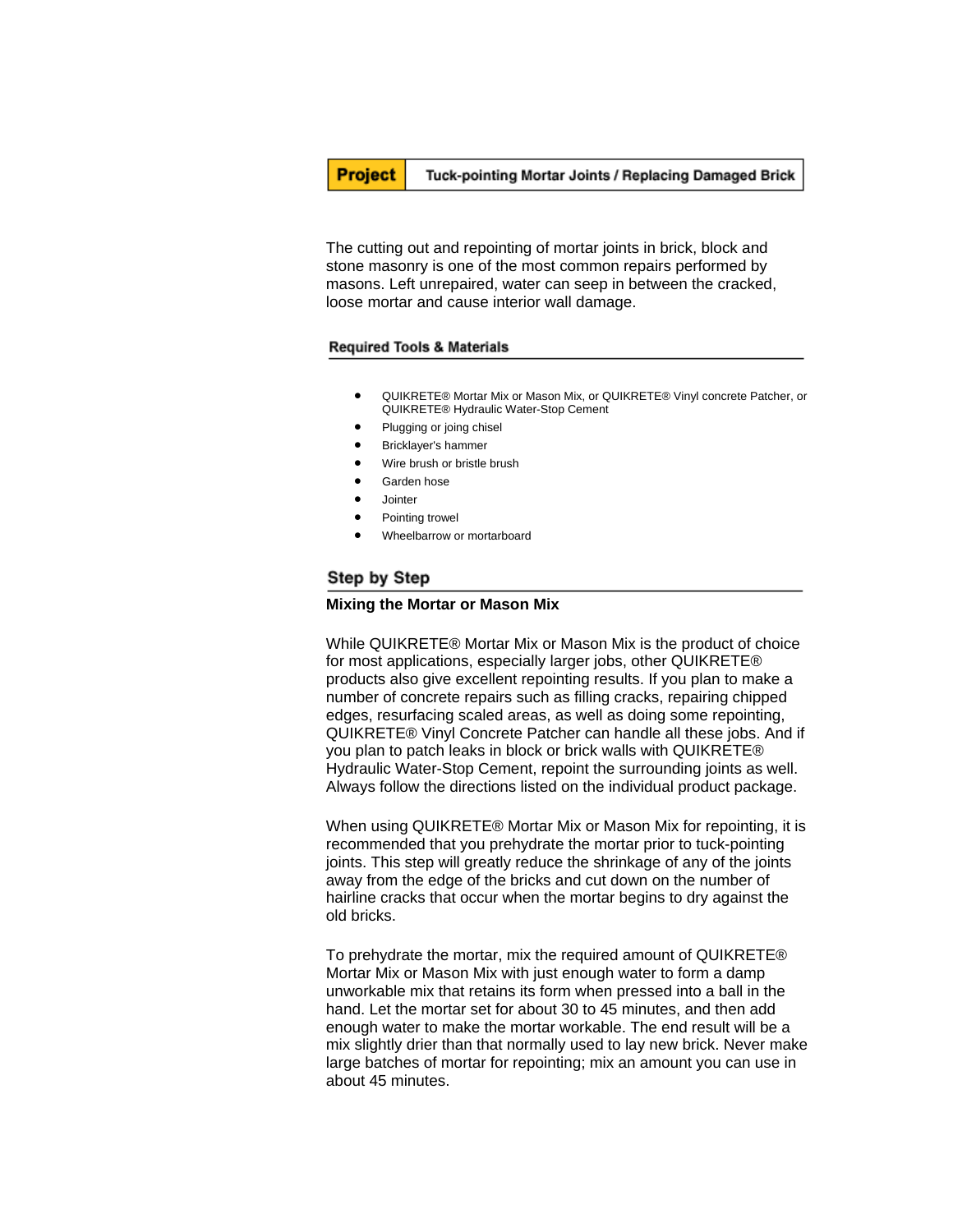# **Preparing the Joints**

**1.** Cut out the mortar joints to an approximate depth of ¾" to 1". Use of the special plugging or joint chisel will help prevent binding in the joint and chipping of the brick edges.

**2.** A clean surface is needed for good bonding. Use the jointer tool to rake out excess mortar or grit, and brush out the joints to remove loose mortar or sand.



**3.** Flush out any remaining particles with a garden hose equipped with a spray attachment.



## **Replacing Bad Bricks**

Any bricks in the wall that are badly broken or deteriorated should be cut out and replaced prior to repointing. Select new bricks that match the old bricks as closely as possible.

- **1.** Cut the old brick completely out of the wall.
- **2.** Clean out the recess carefully.



**3.** Wet the cavity and the replacement unit with a brush or fine spray of water. When the cavity is damp, but not wet, apply a thick layer of QUIKRETE® Mortar Mix or Mason Mix to the bottom and sides of the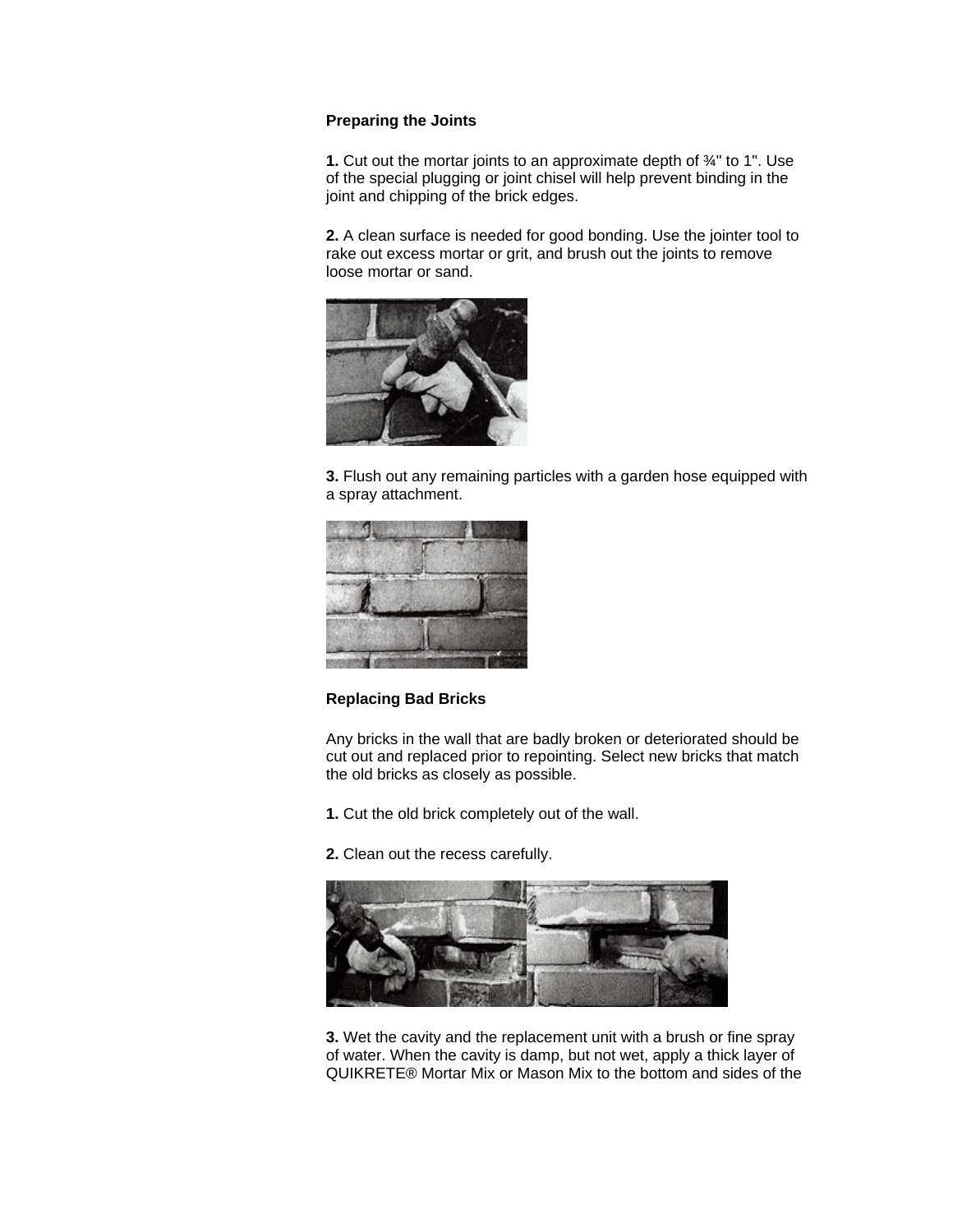cavity.

**4.** Butter the top of the replacement brick and slide it into the cavity. Mortar should squeeze out from the joints. If it does not, rebutter the joint, adding more mortar.

# **Repointing**

**1.** Dampen the cleaned joints with a brush and water.

**2.** Load the trowel with mortar. Pick up the mortar from the trowel with the jointer tools and press it into the joints. Pack the mortar firmly into the joints. Repoint the head joints first and the bed joints second. This sequence allow you to make unbroken horizontal strokes with the jointer to form straight, even bed joints.



*3.* In most cases, joints are filled flush to the wall face, then slightly depressed with the jointer and brushed clean. If concave or V joints were used in the original work, strike with the proper tool for these finishes after the repointing is done and before the mortar gets too hard to work.



**4.** To decrease the possibility of cracking or sagging in extremely deep joints, fill in about half of the joint depth, wait until the mortar is thumbprint hard, and then repoint the remainder of the joint.

**5**. In hot or windy conditions, dampen the repointed joints to prevent the mortar from drying too fast. Spray the finished job with a fine water mist to aid in the curing process.

**6.** Repointing of stonework and block is essentially the same as brickwork. Tool the joints to match those in the sound sections of the wall.